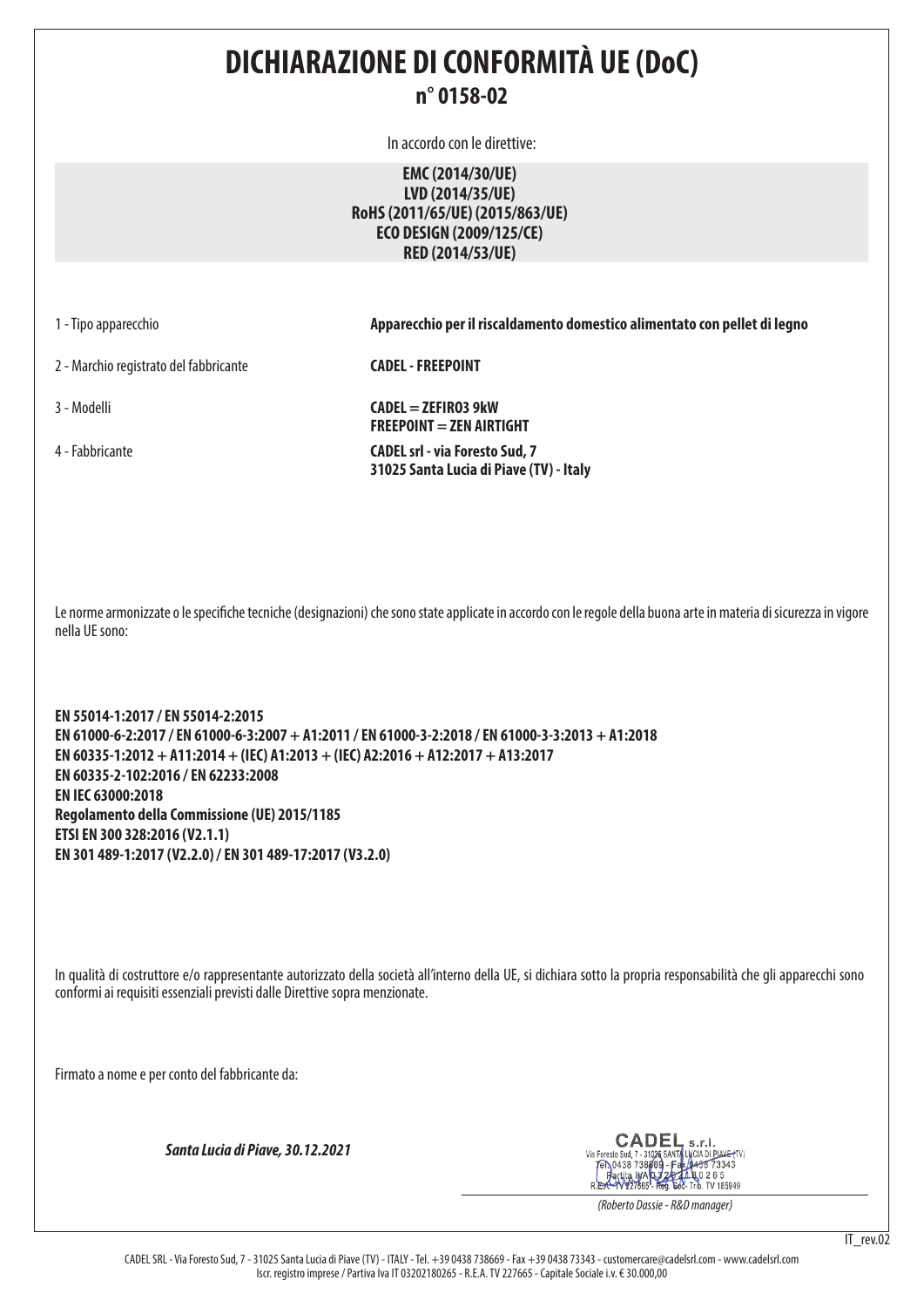## **DÉCLARATION DE CONFORMITÉ UE n° 0158-02**

Conformément aux directives:

**EMC (2014/30/UE) LVD (2014/35/UE) RoHS (2011/65/UE) (2015/863/UE) ECO DESIGN (2009/125/CE) RED (2014/53/UE)**

1 - Type d'appareil **Appareil de chauffage domestique alimenté par des granulés de bois**

2 - Marque enregistrée du fabricant **CADEL - FREEPOINT**

3 - Modèles **CADEL = ZEFIRO3 9kW FREEPOINT = ZEN AIRTIGHT** 4 - Fabricant **CADEL srl - via Foresto Sud, 7 31025 Santa Lucia di Piave (TV) - Italy**

Les normes harmonisées ou les spécifications techniques (désignations) qui ont été appliquées conformément aux règles de l'art en matière de sécurité applicables dans l'UE sont les suivantes:

**EN 55014-1:2017 / EN 55014-2:2015 EN 61000-6-2:2017 / EN 61000-6-3:2007 + A1:2011 / EN 61000-3-2:2018 / EN 61000-3-3:2013 + A1:2018 EN 60335-1:2012 + A11:2014 + (IEC) A1:2013 + (IEC) A2:2016 + A12:2017 + A13:2017 EN 60335-2-102:2016 / EN 62233:2008 EN IEC 63000:2018 Règlement de la Commission (UE) 2015/1185 ETSI EN 300 328:2016 (V2.1.1) EN 301 489-1:2017 (V2.2.0) / EN 301 489-17:2017 (V3.2.0)**

En qualité de fabricant et/ou de représentant autorisé de la société dans l'UE, je déclare sous mon entière responsabilité que les appareils sont conformes aux exigences essentielles prévues par les Directives susmentionnées.

Signé au nom et pour le compte du fabricant par:

*Santa Lucia di Piave, 30.12.2021*

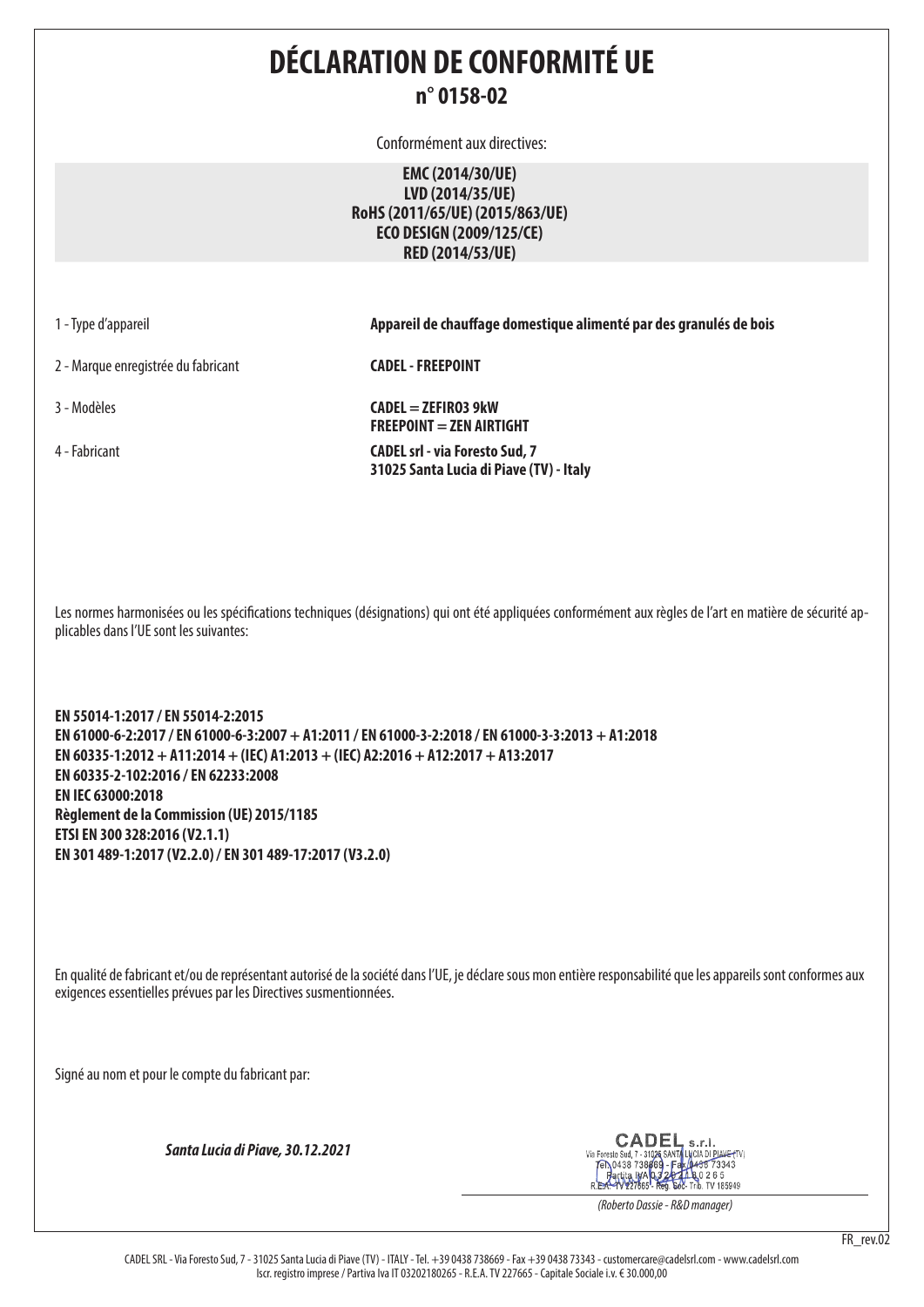## **EU-KONFORMITÄTSERKLÄRUNG n° 0158-02**

In Übereinstimmung mit den Richtlinien:

**EMC (2014/30/EU) LVD (2014/35/EU) RoHS (2011/65/UE) (2015/863/UE) ECO DESIGN (2009/125/EC) RED (2014/53/EU)**

|  | 1 - Gerätetyp |  |
|--|---------------|--|
|  |               |  |

1 - Gerätetyp **Mit Holzpellets betriebenes Haushaltsheizgerät**

2 - Eingetragenes Warenzeichen des Herstellers **CADEL - FREEPOINT**

3 - Modelle **CADEL = ZEFIRO3 9kW FREEPOINT = ZEN AIRTIGHT** 4 - Hersteller **CADEL srl - via Foresto Sud, 7 31025 Santa Lucia di Piave (TV) - Italy**

Die harmonisierten Normen oder technischen Spezifikationen (Bestimmungen), die in Übereinstimmung mit den in der EU anerkannten Regeln der Technik angewandt wurden, sind:

**EN 55014-1:2017 / EN 55014-2:2015 EN 61000-6-2:2017 / EN 61000-6-3:2007 + A1:2011 / EN 61000-3-2:2018 / EN 61000-3-3:2013 + A1:2018 EN 60335-1:2012 + A11:2014 + (IEC) A1:2013 + (IEC) A2:2016 + A12:2017 + A13:2017 EN 60335-2-102:2016 / EN 62233:2008 EN IEC 63000:2018 Verordnung der Kommission (EU) 2015/1185 ETSI EN 300 328:2016 (V2.1.1) EN 301 489-1:2017 (V2.2.0) / EN 301 489-17:2017 (V3.2.0)**

In meiner Eigenschaft als Hersteller und/oder bevollmächtigter Vertreter der innerhalb der EWG tätigen Firma erkläre ich hiermit eigenverantwortlich, dass die Geräte den grundsätzlichen, von den oben erwähnten Richtlinien geforderten Anforderungen entsprechen.

Unterzeichnet im Namen und im Auftrag des Herstellers von:

*Santa Lucia di Piave, 30.12.2021*

CADEL  $c.r.$ Via Foresto Sud, 7 - 31026 SANTA LUCIA DI PIANE-(TV)<br>
FRICA DI 38 738669 - Fax (0435 73343<br>
Partita IMA 03 2021 R 0 2 6 5<br>
R.E.A.-TV 227665 - Reg. Soc-Trib. TV 185949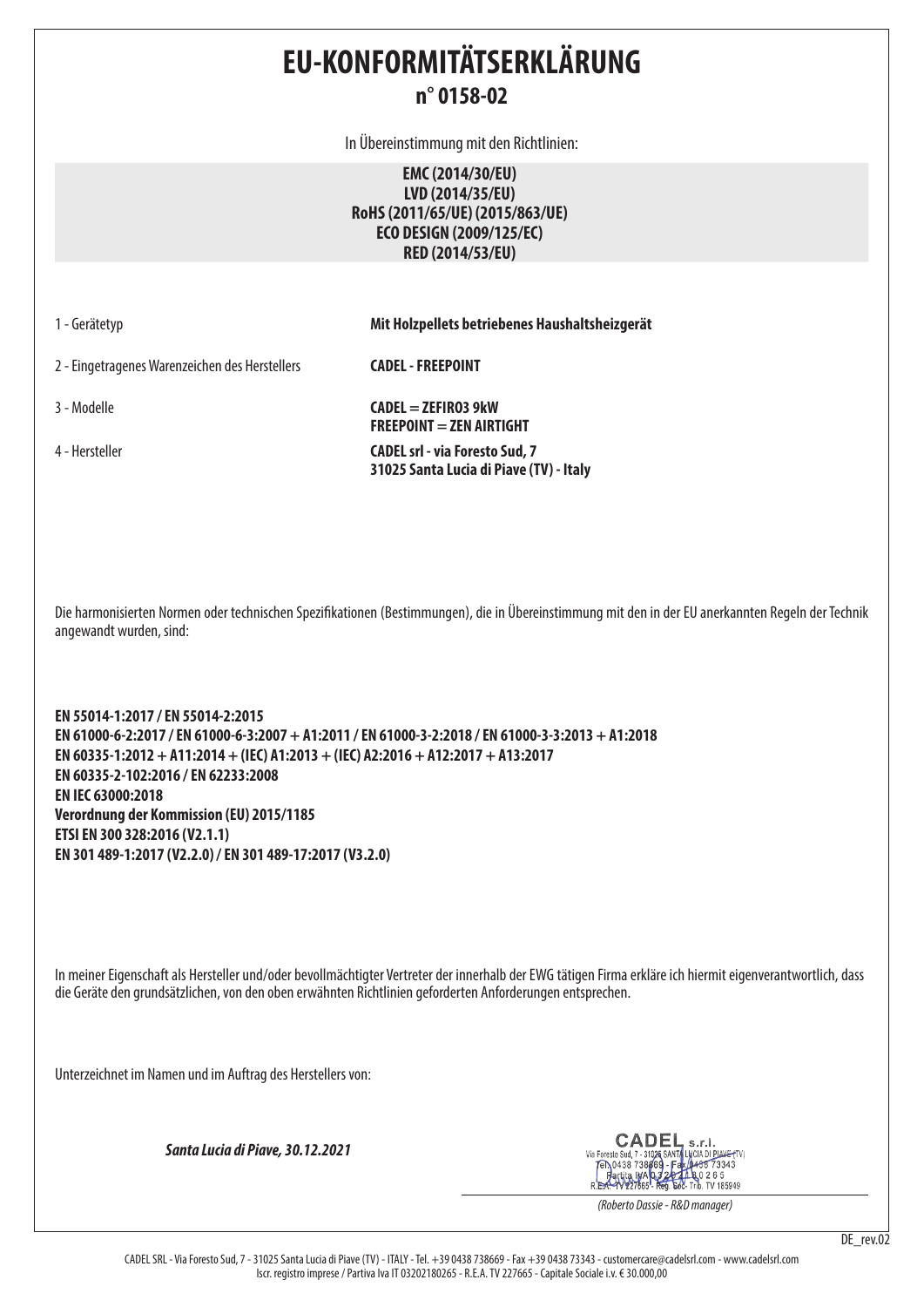## **EU DECLARATION OF CONFORMITY n° 0158-02**

According to the directives:

**EMC (2014/30/EU) LVD (2014/35/EU) RoHS (2011/65/UE) (2015/863/UE) ECO DESIGN (2009/125/EC) RED (2014/53/EU)**

| 1 - Type of appliance |  |  |  |  |  |
|-----------------------|--|--|--|--|--|
|-----------------------|--|--|--|--|--|

**Residencial space heating appliance fired by wood pellets** 

2 - Trademark **CADEL - FREEPOINT**

3 - Models **CADEL = ZEFIRO3 9kW FREEPOINT = ZEN AIRTIGHT** 4 - Manufacturer **CADEL srl - via Foresto Sud, 7 31025 Santa Lucia di Piave (TV) - Italy**

The following harmonised standards or technical specifications (designations) which comply withgood engineering practice in safety matters in force within the EU have been applied

**EN 55014-1:2017 / EN 55014-2:2015 EN 61000-6-2:2017 / EN 61000-6-3:2007 + A1:2011 / EN 61000-3-2:2018 / EN 61000-3-3:2013 + A1:2018 EN 60335-1:2012 + A11:2014 + (IEC) A1:2013 + (IEC) A2:2016 + A12:2017 + A13:2017 EN 60335-2-102:2016 / EN 62233:2008 EN IEC 63000:2018 Commission Regulation (EU) 2015/1185 ETSI EN 300 328:2016 (V2.1.1) EN 301 489-1:2017 (V2.2.0) / EN 301 489-17:2017 (V3.2.0)**

As manufacture and/or authorised representative within EU, we declare under our sole responsibility that the equipments follow the essential requirements foreseen by above mentioned Directives.

Signed in the name and on behalf of the manufacturer by:

*Santa Lucia di Piave, 30.12.2021*

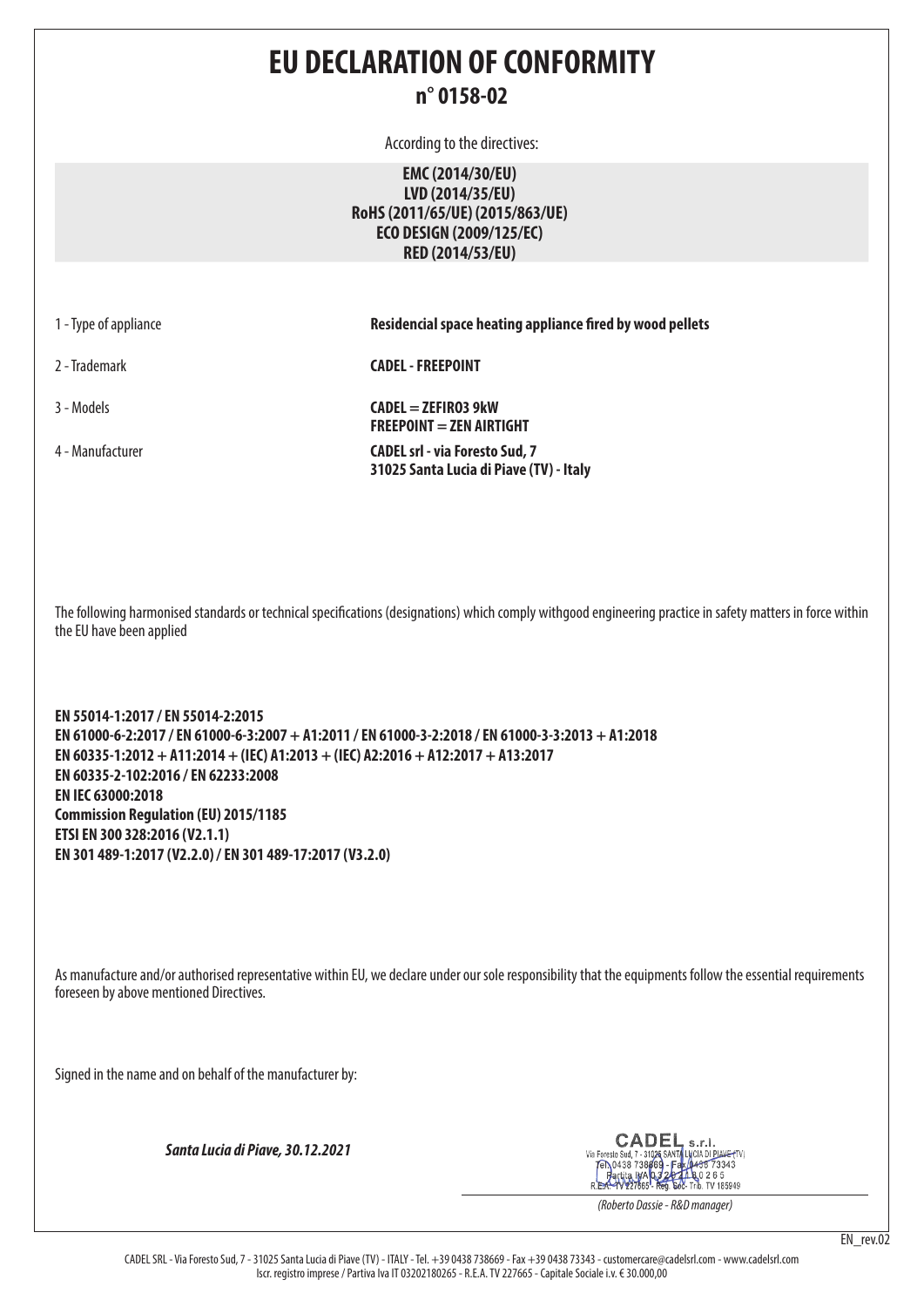## **EU-CONFORMITEITSVERKLARING n° 0158-02**

Overeenkomstig de richtlijnen:

**EMC (2014/30/EU) LVD (2014/35/EU) RoHS (2011/65/UE) (2015/863/UE) ECO DESIGN (2009/125/EC) RED (2014/53/EU)**

1 - Type toestel **Toestel voor de huishoudelijke verwarming gevoed met houtpellets**

2 - Geregistreerde merknaam door de fabrikant **CADEL - FREEPOINT**

3 - Modellen **CADEL = ZEFIRO3 9kW FREEPOINT = ZEN AIRTIGHT** 4 - Fabrikant **CADEL srl - via Foresto Sud, 7 31025 Santa Lucia di Piave (TV) - Italy**

De geharmoniseerde normen of de specifieke technieken (aanduidingen) die zijn toegepast in overeenstemming met de regels van goed vakmanschap op het gebied van veiligheid van kracht in de EU zijn:

**EN 55014-1:2017 / EN 55014-2:2015 EN 61000-6-2:2017 / EN 61000-6-3:2007 + A1:2011 / EN 61000-3-2:2018 / EN 61000-3-3:2013 + A1:2018 EN 60335-1:2012 + A11:2014 + (IEC) A1:2013 + (IEC) A2:2016 + A12:2017 + A13:2017 EN 60335-2-102:2016 / EN 62233:2008 EN IEC 63000:2018 Verordening van de Commissie (EU) 2015/1185 ETSI EN 300 328:2016 (V2.1.1) EN 301 489-1:2017 (V2.2.0) / EN 301 489-17:2017 (V3.2.0)**

In de hoedanigheid van fabrikant en/of bevoegd vertegenwoordiger van de onderneming binnen de EU, wordt onder de eigen verantwoordelijkheid verklaard dat de toestellen conform zijn aan de essentiële eisen voorzien door de bovengenoemde Richtlijnen.

Getekend in naam en voor rekening van de fabrikant door:

*Santa Lucia di Piave, 30.12.2021*



*(Roberto Dassie - R&D manager)*

NL rev.02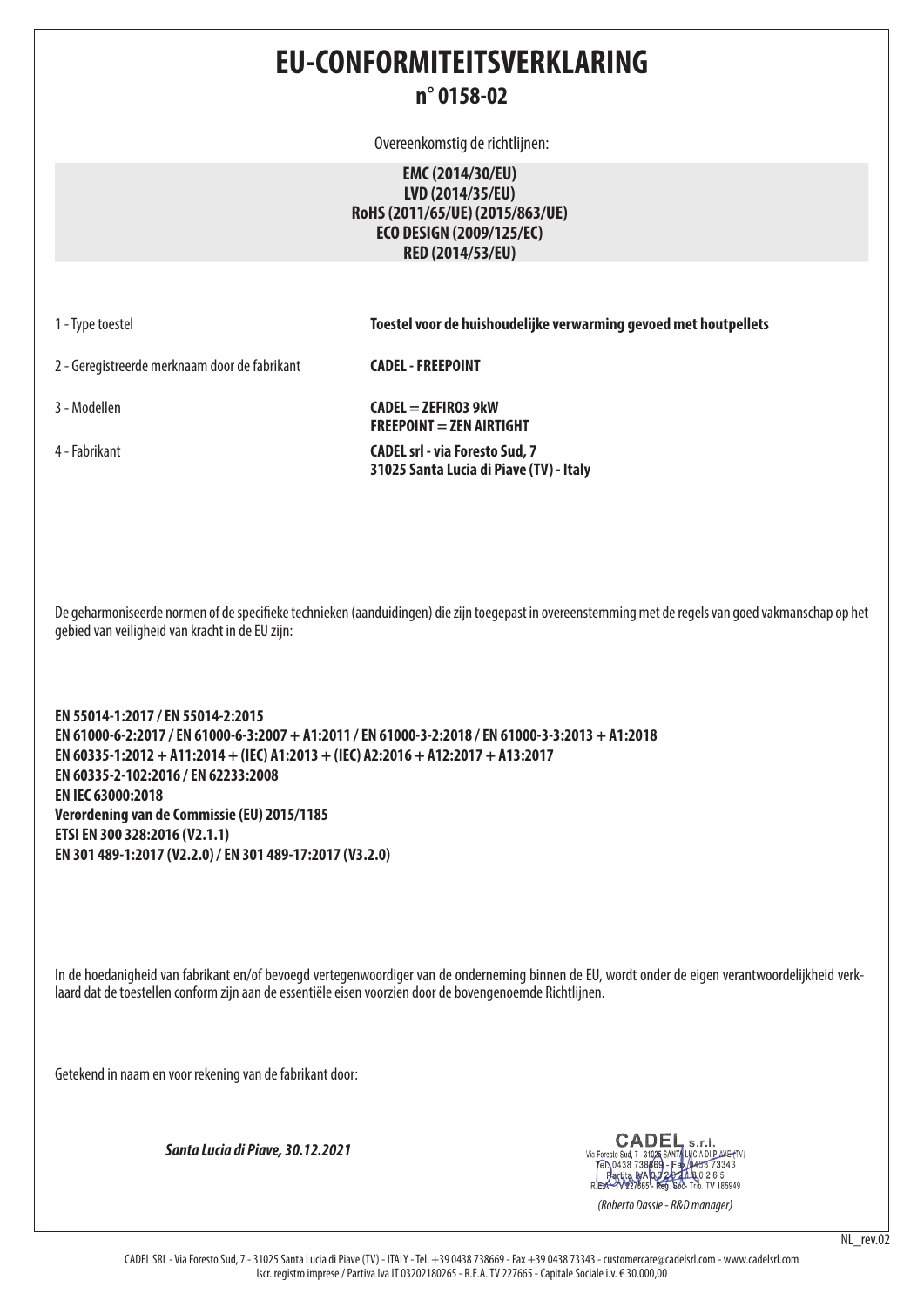# **EU-OVERENSSTEMMELSESERKLÆRING**

#### **n° 0158-02**

I overensstemmelse med direktiverne:

**EMC (2014/30/EU) LVD (2014/35/EU) RoHS (2011/65/UE) (2015/863/UE) ECO DESIGN (2009/125/EC) RED (2014/53/EU)**

1 - Type apparat **Apparat fyret med træpiller til opvarmning i hjemmet**

2 - Producentens registrerede varemærke **CADEL - FREEPOINT**

3 - Modeller **CADEL = ZEFIRO3 9kW FREEPOINT = ZEN AIRTIGHT** 4 - Producent **CADEL srl - via Foresto Sud, 7 31025 Santa Lucia di Piave (TV) - Italy**

De harmoniserede standarder eller tekniske specifikationer (betegnelser) vedrørende sikkerhed, der er gældende i EU og anvendt i overensstemmelse med reglerne for god praksis, er følgende:

**EN 55014-1:2017 / EN 55014-2:2015 EN 61000-6-2:2017 / EN 61000-6-3:2007 + A1:2011 / EN 61000-3-2:2018 / EN 61000-3-3:2013 + A1:2018 EN 60335-1:2012 + A11:2014 + (IEC) A1:2013 + (IEC) A2:2016 + A12:2017 + A13:2017 EN 60335-2-102:2016 / EN 62233:2008 EN IEC 63000:2018 Kommissionens forordning (EU) 2015/1185 ETSI EN 300 328:2016 (V2.1.1) EN 301 489-1:2017 (V2.2.0) / EN 301 489-17:2017 (V3.2.0)**

Som producent og/eller autoriseret repræsentant for virksomheden hjemhørende inden for EU, erklærer vi på eget ansvar, at apparaterne er i overensstemmelse med de væsentligste krav i de ovennævnte direktiver.

Underskrevet for fabrikanten og på dennes vegne af:

*Santa Lucia di Piave, 30.12.2021*

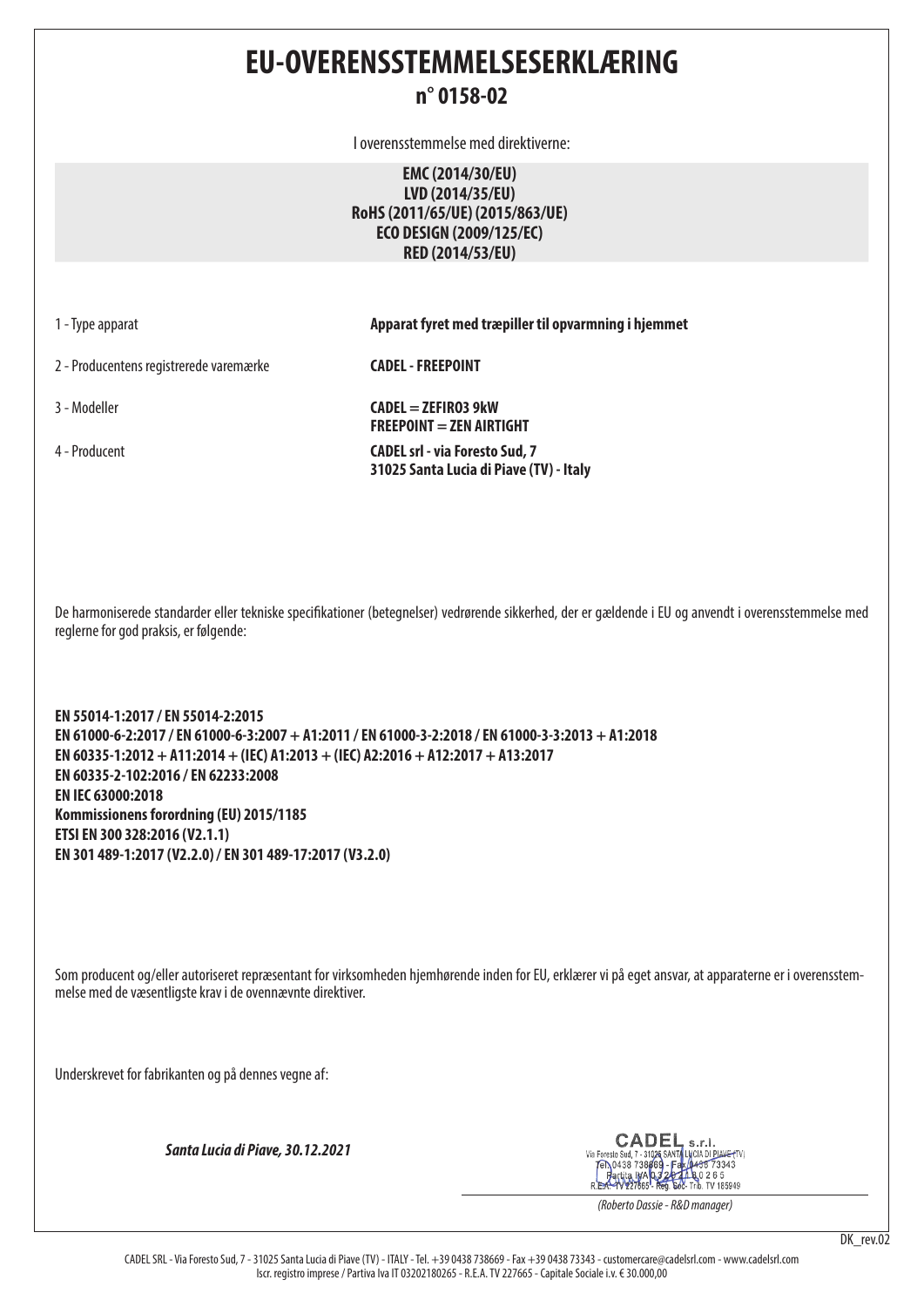## **DECLARACIÓN DE CONFORMIDAD UE n° 0158-02**

En conformidad con las directivas:

**EMC (2014/30/UE) LVD (2014/35/UE) RoHS (2011/65/UE) (2015/863/UE) ECO DESIGN (2009/125/CE) RED (2014/53/UE)**

1 - Tipo de aparato **Aparato para la calefacción doméstica alimentado con pellets de madera**

2 - Marca registrada del fabricante **CADEL - FREEPOINT**

3 - Modelos **CADEL = ZEFIRO3 9kW FREEPOINT = ZEN AIRTIGHT** 4 - Fabricante **CADEL srl - via Foresto Sud, 7 31025 Santa Lucia di Piave (TV) - Italy**

Las normas armonizadas o las especificaciones técnicas (designaciones) vigentes en la UE que se han aplicado de acuerdo con las normas de buenas prácticas en materia de seguridad son:

**EN 55014-1:2017 / EN 55014-2:2015 EN 61000-6-2:2017 / EN 61000-6-3:2007 + A1:2011 / EN 61000-3-2:2018 / EN 61000-3-3:2013 + A1:2018 EN 60335-1:2012 + A11:2014 + (IEC) A1:2013 + (IEC) A2:2016 + A12:2017 + A13:2017 EN 60335-2-102:2016 / EN 62233:2008 EN IEC 63000:2018 Reglamento de la Comisión (UE) 2015/1185 ETSI EN 300 328:2016 (V2.1.1) EN 301 489-1:2017 (V2.2.0) / EN 301 489-17:2017 (V3.2.0)**

En calidad de fabricante y/o representante autorizado de la sociedad dentro de la UE, declara bajo su responsabilidad que los equipos cumplen con los requisitos esenciales previstos por las Directivas anteriormente mencionadas.

Firmado a nombre y por cuenta del fabricante por:

*Santa Lucia di Piave, 30.12.2021*

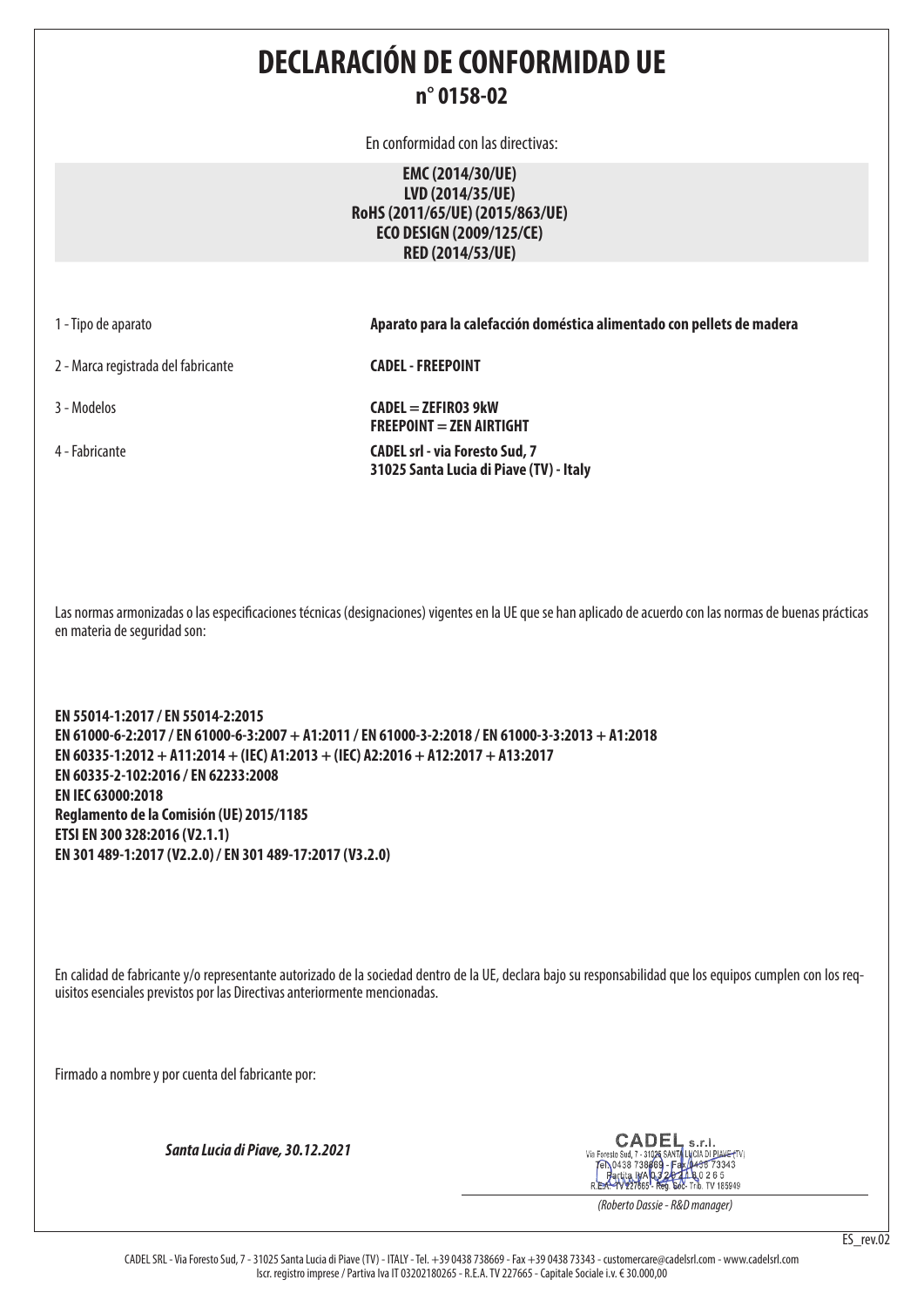## **DECLARAÇÃO DE CONFORMIDADE UE n° 0158-02**

De acordo com as diretivas:

**EMC (2014/30/UE) LVD (2014/35/UE) RoHS (2011/65/UE) (2015/863/UE) ECO DESIGN (2009/125/CE) RED (2014/53/UE)**

1 - Tipo de aparelho **Aparelho para o aquecimento doméstico alimentado com pellets de madeira**

2 - Marca registada do fabricante **CADEL - FREEPOINT**

3 - Modelos **CADEL = ZEFIRO3 9kW FREEPOINT = ZEN AIRTIGHT** 4 - Fabricante **CADEL srl - via Foresto Sud, 7 31025 Santa Lucia di Piave (TV) - Italy**

As normas harmonizadas ou especificações técnicas (designações) que foram aplicadas de acordo com as leis em vigor na UE sobre a segurança são:

**EN 55014-1:2017 / EN 55014-2:2015 EN 61000-6-2:2017 / EN 61000-6-3:2007 + A1:2011 / EN 61000-3-2:2018 / EN 61000-3-3:2013 + A1:2018 EN 60335-1:2012 + A11:2014 + (IEC) A1:2013 + (IEC) A2:2016 + A12:2017 + A13:2017 EN 60335-2-102:2016 / EN 62233:2008 EN IEC 63000:2018 Regulamento da Comissão (UE) 2015/1185 ETSI EN 300 328:2016 (V2.1.1) EN 301 489-1:2017 (V2.2.0) / EN 301 489-17:2017 (V3.2.0)**

Como fabricante e ou representante autorizado da sociedade na UE, declaramos sob a nossa própria responsabilidade que os aparelhos estão em conformidade com os requisitos essenciais das diretivas acima mencionadas.

Assinado com nome e por conta do fabricante de:

*Santa Lucia di Piave, 30.12.2021*

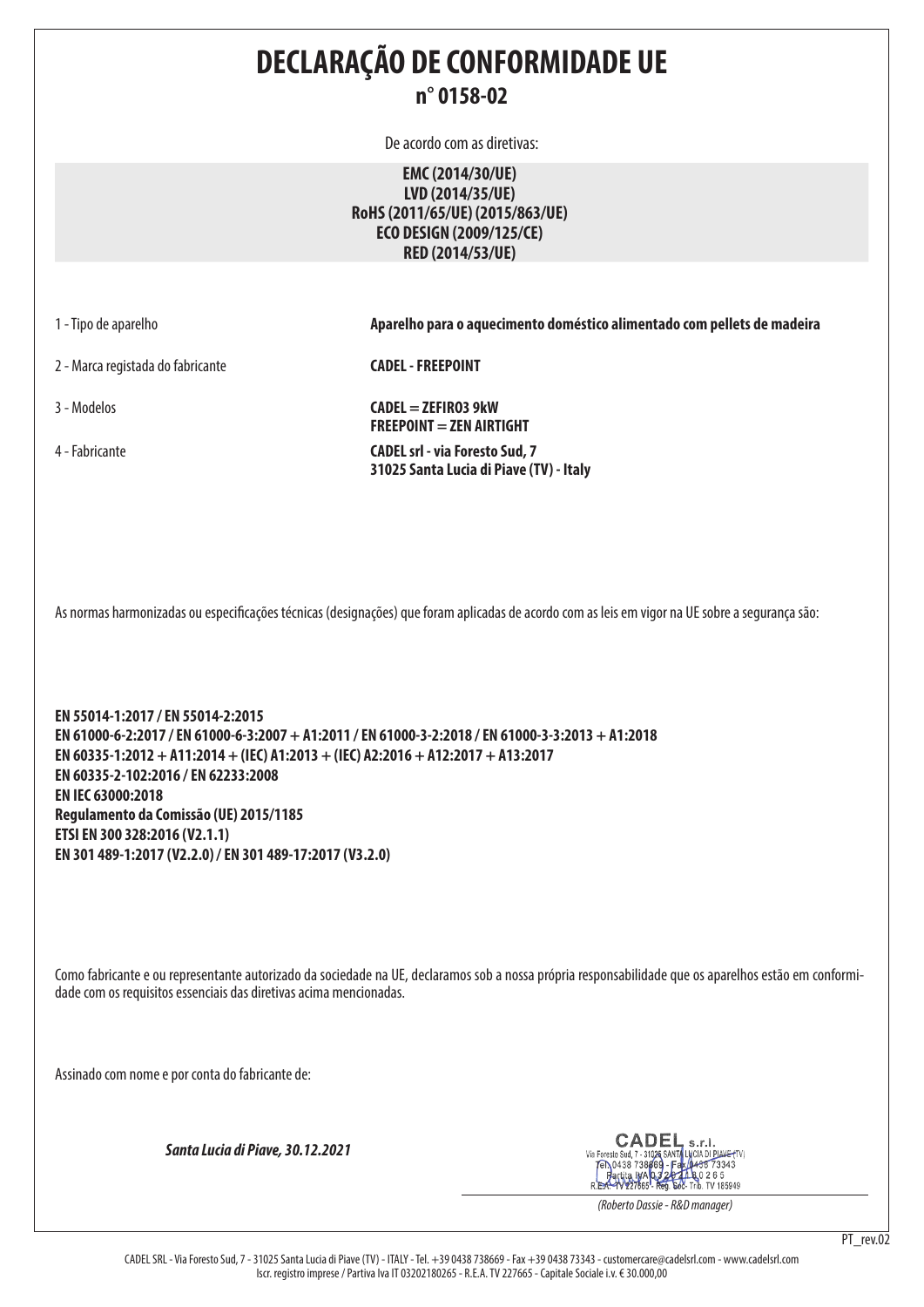## **ΔΗΛΩΣΗ ΣΥΜΜΟΡΦΩΣΗΣ ΕΕ n° 0158-02**

Σύμφωνα με τις Οδηγίες:

**EMC (2014/30/EE) LVD (2014/35/EE) RoHS (2011/65/UE) (2015/863/UE) ECO DESIGN (2009/125/EK) RED (2014/53/EE)**

1 - Τύπος συσκευής **Συσκευή οικιακής θέρμανσης με πέλετ ξύλου**

2 - Κατατεθέν εμπορικό σήμα του κατασκευαστή **CADEL - FREEPOINT**

 $3 - \text{Movfá}$  **CADEL = ZEFIRO3 9kW FREEPOINT = ZEN AIRTIGHT** 4 - Κατασκευαστής **CADEL srl - via Foresto Sud, 7 31025 Santa Lucia di Piave (TV) - Italy**

Τα εναρμονισμένα πρότυπα ή οι τεχνικές προδιαγραφές (ονομασίες) που εφαρμόστηκαν σύμφωνα με τους κανόνες της ορθής πρακτικής σε θέματα ασφαλείας που ισχύουν στην ΕΕ είναι οι εξής:

**EN 55014-1:2017 / EN 55014-2:2015 EN 61000-6-2:2017 / EN 61000-6-3:2007 + A1:2011 / EN 61000-3-2:2018 / EN 61000-3-3:2013 + A1:2018 EN 60335-1:2012 + A11:2014 + (IEC) A1:2013 + (IEC) A2:2016 + A12:2017 + A13:2017 EN 60335-2-102:2016 / EN 62233:2008 EN IEC 63000:2018 Κανονισμός Επιτροπής (ΕΕ) 2015/1185 ETSI EN 300 328:2016 (V2.1.1) EN 301 489-1:2017 (V2.2.0) / EN 301 489-17:2017 (V3.2.0)**

Ως κατασκευαστής ή/και εξουσιοδοτημένος αντιπρόσωπος της εταιρείας στην ΕΕ, δηλώνεται με δική μας ευθύνη ότι οι συσκευές είναι κατασκευασμένες σε συμμόρφωση με τις βασικές απαιτήσεις των προαναφερόμενων οδηγιών.

Υπεγράφη στο όνομα και για λογαριασμό του κατασκευαστή από:

*Santa Lucia di Piave, 30.12.2021*

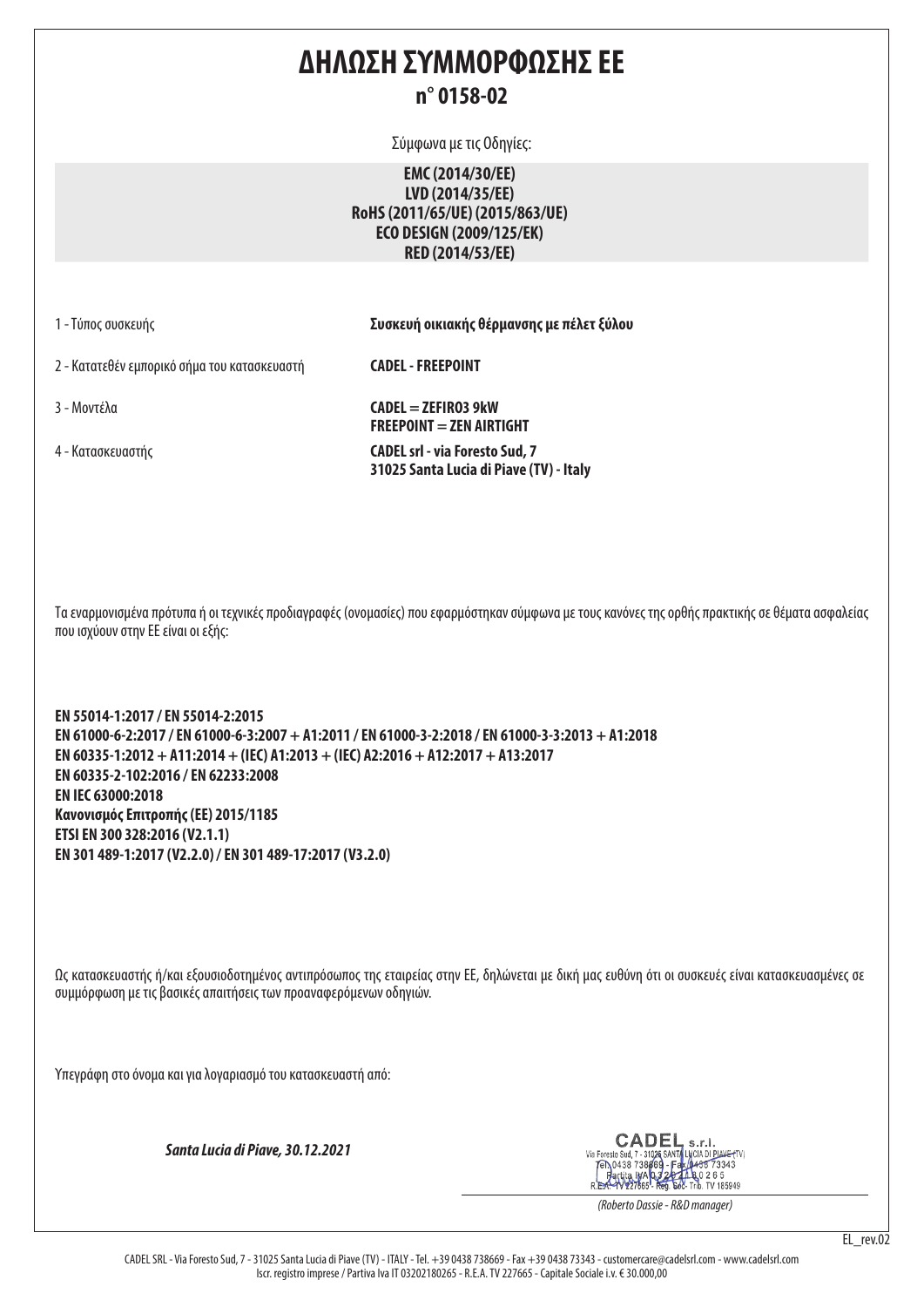## **DEKLARACJA ZGODNOŚCI UE n° 0158-02**

Zgodnie z dyrektywami:

**EMC (2014/30/UE) LVD (2014/35/UE) RoHS (2011/65/UE) (2015/863/UE) ECO DESIGN (2009/125/WE) RED (2014/53/UE)**

1 - Rodzaj urządzenia **Urządzenie do ogrzewania gospodarstw domowych zasilane pelletem drzewnym**

2 - Zarejestrowany znak towarowy producenta **CADEL - FREEPOINT**

3 - Modele **CADEL = ZEFIRO3 9kW FREEPOINT = ZEN AIRTIGHT** 4 - Producent **CADEL srl - via Foresto Sud, 7 31025 Santa Lucia di Piave (TV) - Italy**

Zharmonizowane normy lub specyfikacje techniczne (oznaczenia), które zostały zastosowane zgodnie z zasadami dobrych praktyk bezpieczeństwa obowiązujących w UE, to:

**EN 55014-1:2017 / EN 55014-2:2015 EN 61000-6-2:2017 / EN 61000-6-3:2007 + A1:2011 / EN 61000-3-2:2018 / EN 61000-3-3:2013 + A1:2018 EN 60335-1:2012 + A11:2014 + (IEC) A1:2013 + (IEC) A2:2016 + A12:2017 + A13:2017 EN 60335-2-102:2016 / EN 62233:2008 EN IEC 63000:2018 Rozporządzenie Komisji (UE) 2015/1185 ETSI EN 300 328:2016 (V2.1.1) EN 301 489-1:2017 (V2.2.0) / EN 301 489-17:2017 (V3.2.0)**

Jako producent i/lub autoryzowany przedstawiciel przedsiębiorstwa na terenie UE, oświadczam na własną odpowiedzialność, że urządzenia spełniają zasadnicze wymagania wyżej wymienionych dyrektyw.

Podpisano w imieniu i na rzecz producenta, przez:

*Santa Lucia di Piave, 30.12.2021*